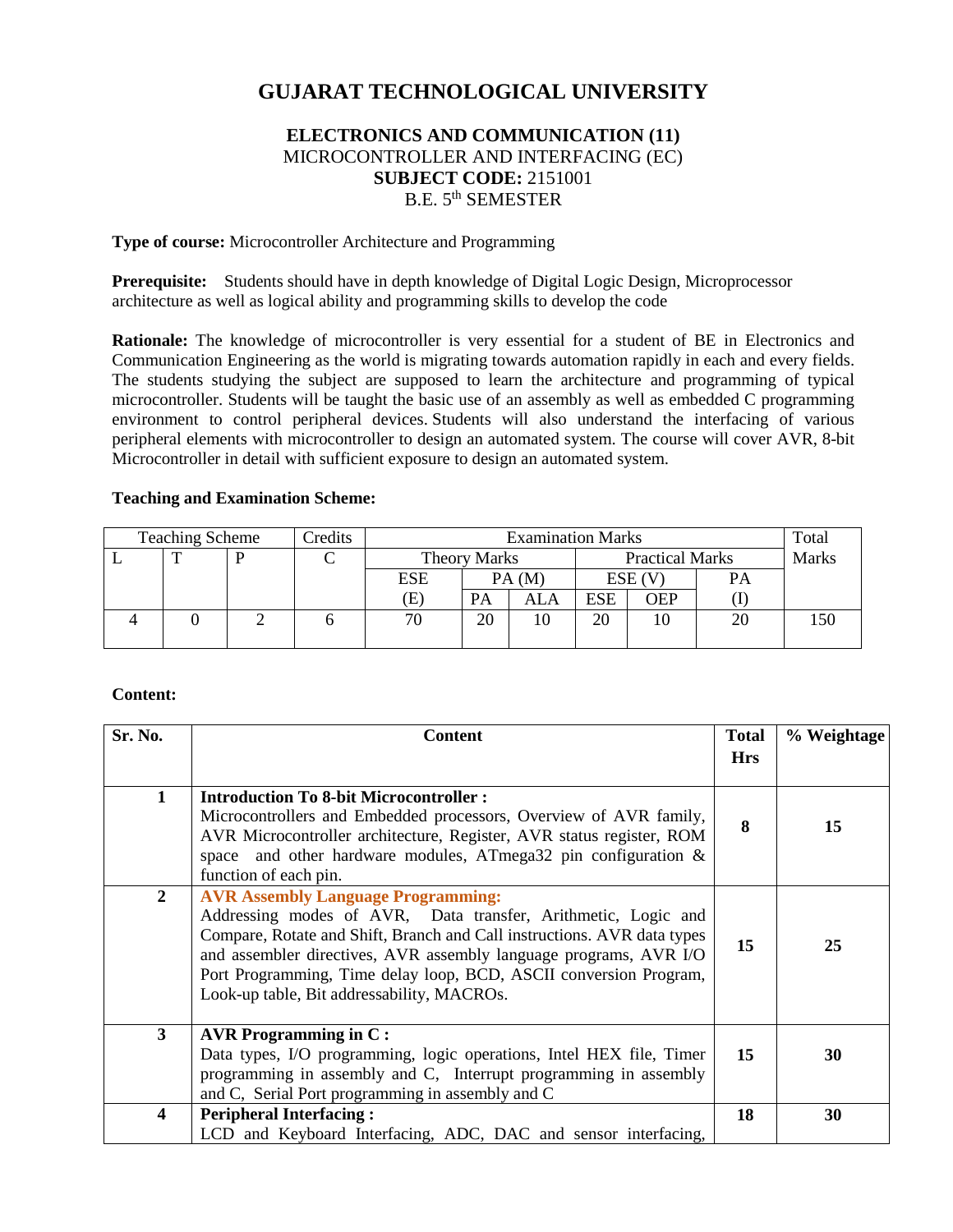| Relay, Opto-isolator and Stepper Motor Interfacing, Input capture and |  |
|-----------------------------------------------------------------------|--|
| Wave Generator, PWM programming and DC motor control, SPI             |  |
| protocol and Display interfacing, I2C Protocol and RTC interfacing    |  |

## **Suggested Specification table with Marks (Theory):**

| <b>Distribution of Theory Marks</b> |       |         |         |         |                 |  |  |
|-------------------------------------|-------|---------|---------|---------|-----------------|--|--|
| R Level                             | Level | A Level | N Level | E Level | $\degree$ Level |  |  |
| ıν                                  | 25    | 25      | 20      | 15      | ۰               |  |  |

**Legends: R: Remembrance; U: Understanding; A: Application, N: Analyze and E: Evaluate C: Create and above Levels (Revised Bloom's Taxonomy)**

Note: This specification table shall be treated as a general guideline for students and teachers. The actual distribution of marks in the question paper may vary slightly from above table.

#### **Reference Books:**

- 1. The AVR Microcontroller and Embedded Systems Using Assembly and C, By Muhammad Ali Mazidi, Sarmad Naimi and Sepehr Naimi, Pearson Education.
- 2. Programming and Customizing the AVR Microcontroller, By Dhananjay Gadre, McGraw Hill Education
- 3. AVR ATmega32 data sheet

#### **Course Outcome:**

After learning the course the students should be able to:

- 1. Understand the architecture of AVR 8-bit Microcontroller.
- 2. Describe the importance and function of each pin of AVR ATmega32 Microcontroller.
- 3. Write, debug and simulate assembly as well as embedded C language programs.
- 4. Understand Timer operation, Interrupt environment and Serial Communication.
- 5. Interface I/O peripheral devices with microcontroller.
- 6. Summarize the functionality of I2C and SPI protocol.

#### **List of Experiments:**

- **1.** Familiarization with AVR simulator and trainer kit.
- 2. Write and simulate minimum of 15 programs (Assembly as well as Embedded C) to be written making effective use of all the instructions and on-chip peripheral.
- 3. Installation of Arduino software and write program for blinking LED.
- 4. Read Push-button switch and display its status on LED.
- 5. Interfacing Buzzer with AVR Board.
- 6. Interfacing 7-Segment LED Display with AVR Board.
- 7. Interfacing of 16x2 LCD with Arduino board and display message on it.
- 8. Interface 4x4 matrix keyboard with AVR microcontroller. Display value of pressed switch on LCD.
- 9. Read analogue voltage using Arduino board and display its equivalent digital value on LCD.
- 10. Interface temperature sensor LM35 with Arduino board and display temperature on LCD.